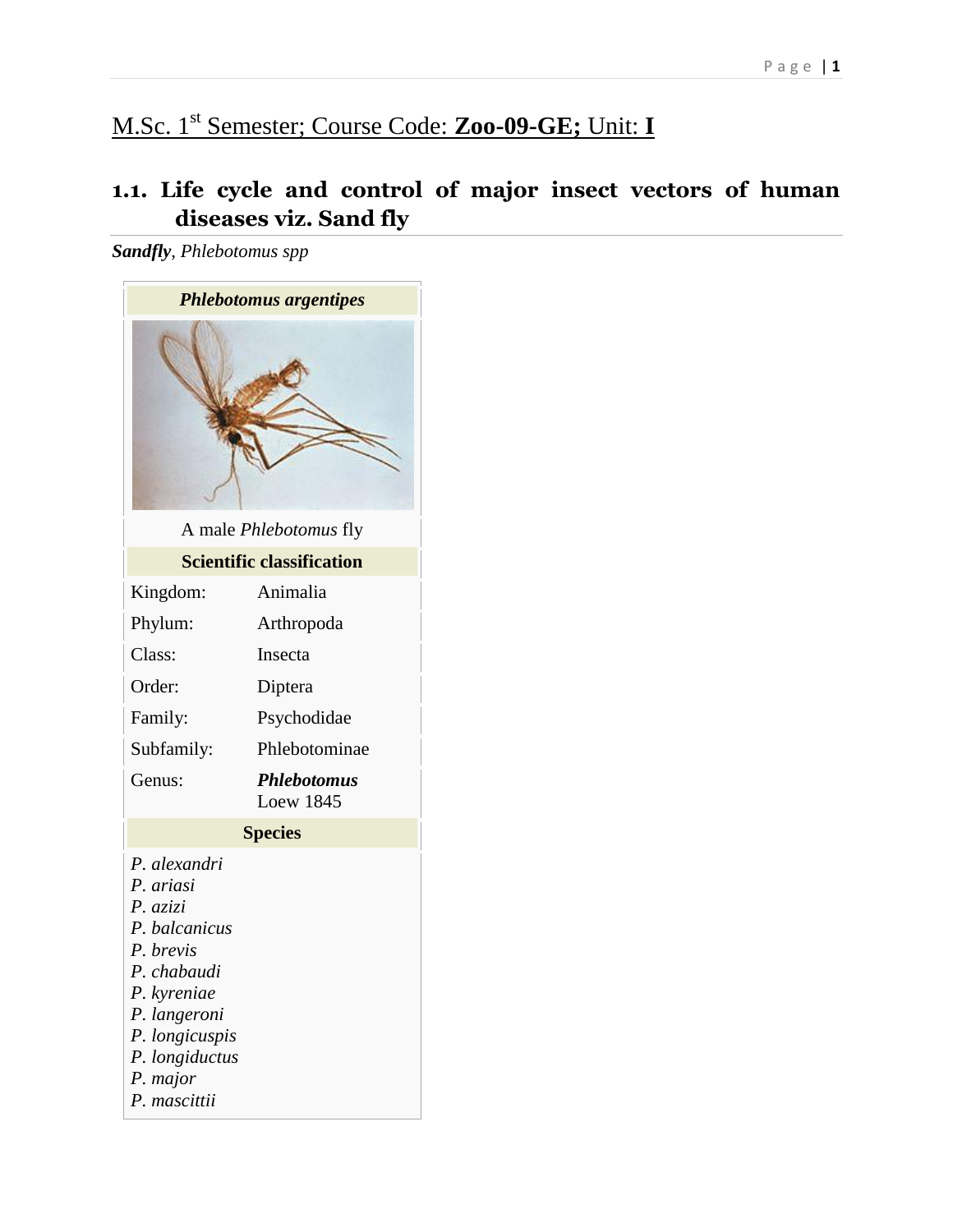*[P. papatasi](https://en.wikipedia.org/w/index.php?title=Phlebotomus_papatasi&action=edit&redlink=1) [P. perfiliewi](https://en.wikipedia.org/w/index.php?title=Phlebotomus_perfiliewi&action=edit&redlink=1) [P. perniciosus](https://en.wikipedia.org/w/index.php?title=Phlebotomus_perniciosus&action=edit&redlink=1) [P. riouxi](https://en.wikipedia.org/w/index.php?title=Phlebotomus_riouxi&action=edit&redlink=1) [P. sergenti](https://en.wikipedia.org/w/index.php?title=Phlebotomus_sergenti&action=edit&redlink=1) [P. simici](https://en.wikipedia.org/w/index.php?title=Phlebotomus_simici&action=edit&redlink=1) [P. tobbi](https://en.wikipedia.org/w/index.php?title=Phlebotomus_tobbi&action=edit&redlink=1)*

**Phlebotomus** is a [genus](https://en.wikipedia.org/wiki/Genus) of ["sand flies"](https://en.wikipedia.org/wiki/Sand_fly) in the [Diptera](https://en.wikipedia.org/wiki/Diptera) family [Psychodidae.](https://en.wikipedia.org/wiki/Psychodidae) In the past, they have sometimes been considered to belong in a separate family[,Phlebotomidae,](https://en.wikipedia.org/wiki/Phlebotomidae) but this alternative classification has not gained wide acceptance.

# **Epidemiology**

### **Cutaneous leishmaniasis**

A disease transmitted by Phlebotomus, in North Africa; *[Leishmania](https://en.wikipedia.org/wiki/Leishmania_infantum) infantum* = green, *Leishmania major* = blue, *[Leishmania](https://en.wikipedia.org/wiki/Leishmania_tropica) tropica* = red. In the [Old World,](https://en.wikipedia.org/wiki/Old_World) *Phlebotomus* sand flies are primarily responsible for the transmission of [leishmaniasis,](https://en.wikipedia.org/wiki/Leishmaniasis) an important parasitic disease, while transmission in the [New World,](https://en.wikipedia.org/wiki/New_World) is generally via sand flies of the genus *[Lutzomyia](https://en.wikipedia.org/wiki/Lutzomyia)*. The protozoan [parasite](https://en.wikipedia.org/wiki/Parasite) itself is a species of the genus *[Leishmania](https://en.wikipedia.org/wiki/Leishmania)*. Leishmaniasis normally finds a mammalian reservoir in [rodents](https://en.wikipedia.org/wiki/Rodents) and other small animals such as [canids](https://en.wikipedia.org/wiki/Canids) (canine leishmaniasis) and [hyraxes.](https://en.wikipedia.org/wiki/Hyraxes) The female sand fly carries the *Leishmania* protozoa from infected animals after feeding, thus transmitting the disease, while the male feeds on plant nectar. *Phlebotomus* species are also [vectors](https://en.wikipedia.org/wiki/Vector_(epidemiology)) for [bartonellosis,](https://en.wikipedia.org/wiki/Bartonellosis) [verruga peruana,](https://en.wikipedia.org/wiki/Verruga_peruana) and [pappataci fever,](https://en.wikipedia.org/wiki/Pappataci_fever) an arboviral disease caused by sandfly fever viruses such as the Naples and Sicilian strains of the genus *[Phlebovirus](https://en.wikipedia.org/wiki/Phleboviruses)* (family *[Bunyaviridae](https://en.wikipedia.org/wiki/Bunyaviridae)*), which also includes the closely related Toscana virus. In Egypt, two species of medical importance are *Phlebotomus papatasii* and *P. langerni*. These flies are short-lived. Females are bloodsuckers at night; males feed on plant juices. Adults are poor fliers, they usually hop for short distances.

#### **Morphology**

Adults are about 1.5–3.0 mm long and yellowish in colour, with conspicuous black eyes, and hairy bodies, wings, and legs. The oval lanceolate wings are carried erect on the humped thorax. Males possess long prominent genital terminalia known as claspers. Females have a pair of anal recti.

#### **Lifecycle**

The minute eggs (0.3–0.4 mm) are more or less ovoid in shape and usually brown or black, and careful examination under a microscope reveals that they are patterned. Some 30–70 eggs are laid singly at each oviposition. They are thought to be deposited in small cracks and holes in the ground, at the base of termite mounds, in cracks in masonry, on stable floors, in poultry houses, amongst leaf litter and in the Americas between buttress-roots of forest trees. The type of oviposition site presumably varies greatly according to species. Although eggs are not laid in water they require a microhabitat with high humidity. They are unable to withstand desiccation and hatch after 4–20 days, although hatching may likely be delayed in cooler weather. Larvae are mainly scavengers, feeding on organic matter such as fungi, decaying forest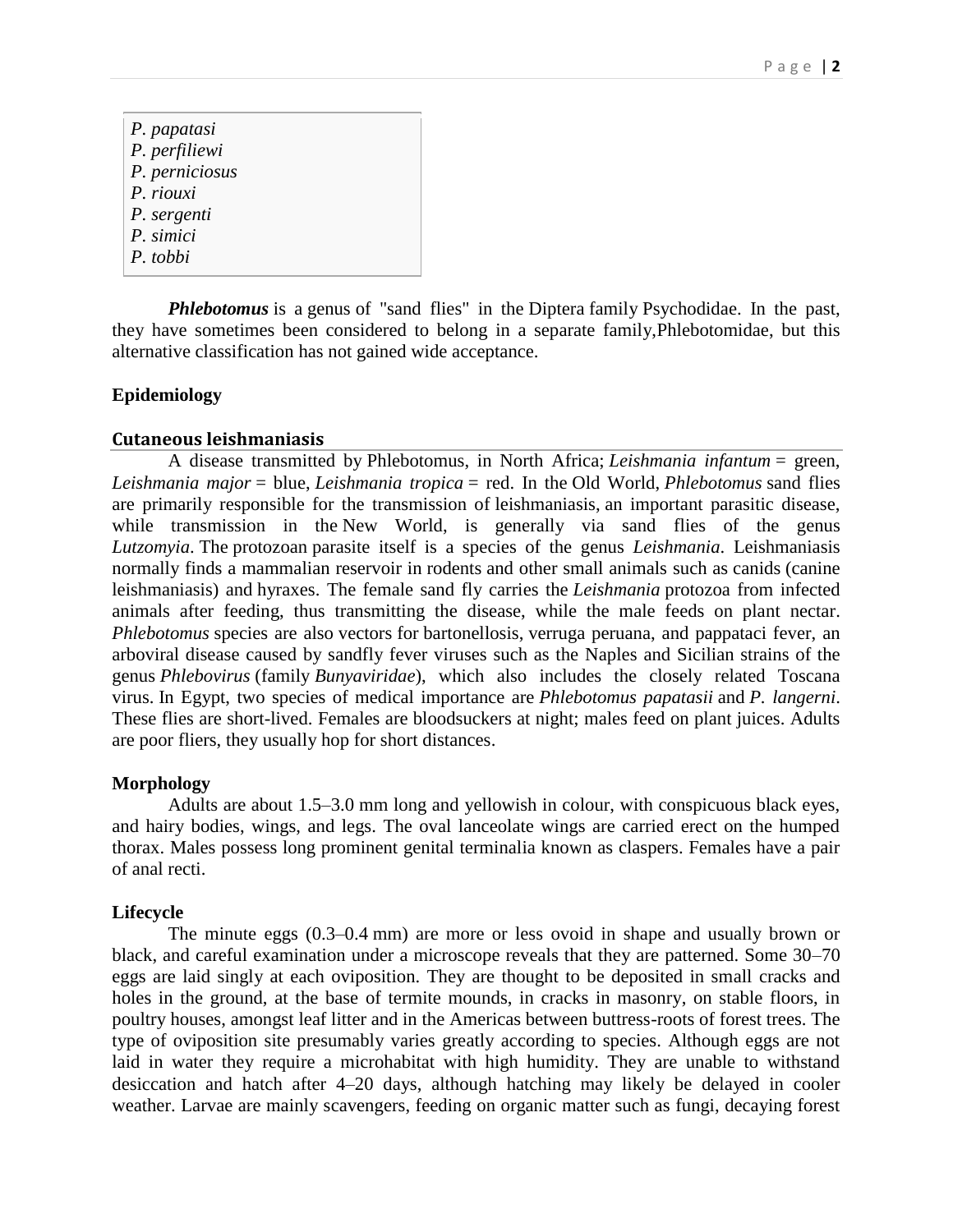leaves, semi-rotting vegetation, animal faeces and decomposing bodies of arthropods. Although some species, especially of the genus Phlebotomus, occur in semiarid areas, the actual larval habitats must have a high degree of humidity. Larvae may be able to survive by migrating to drier areas if their breeding places are temporarily flooded. There are four larval instars. The mature larva is 3–6mm long and has a well-defined black head which is provided with a pair of small mandibles; the body is white or greyish and has 12 segments. Ventrally the abdominal segments have small pseudopods, but the most striking feature is the presence on the head and all body segments of conspicuous thick bristles with feathered stems, which in many species have slightly enlarged tips. They are called matchstick hairs, and they identify larvae as those of phlebotomine sand flies. In most species the last abdominal segment bears two pairs of conspicuous long hairs called the caudal setae. First-instar larvae have two single bristles, not two pairs. Larval development is usually completed after 20–30 days, the duration depending on the species, temperature and availability of food. In temperate areas and arid regions sand flies may overwinter as diapausing fully grown larvae. Prior to pupation the larva assumes an almost erect position in the habitat, the skin then splits open and the pupa wriggles out. The larval skin is not completely cast off but remains attached to the end of the pupa. The presence of this skin, with its characteristic two pairs of caudal bristles, aids in the recognition of the phlebotomine pupa. Adults emerge from the pupae after about 6–13 days. The life cycle, from oviposition to adult emergence, is 30–60 days, but extends to several months in some species with diapausing larvae. In temperate areas adults die off in late summer or autumn and species overwinter as larvae, with the adults emerging the following spring. It is usually extremely difficult to find larvae or pupae of sand flies, and relatively little is known about their biology and ecology.

#### **Classification**

| <b>Phylum:</b>  | Arthropoda.       |
|-----------------|-------------------|
| <b>Class:</b>   | Insecta.          |
| Order:          | Diptera           |
| <b>Family:</b>  | Psycodidae.       |
| <b>Genus:</b>   | Phlebotomus.      |
| <b>Species:</b> | (a) P. papatasii  |
|                 | (b) P. Sergenti   |
|                 | (c) P. argentipes |

**Distribution:** Found in the warm countries.

**Bites:** Only female sandfly can bite in the dwelling at night. It takes shelter during day in holes and crevices in wall, in dark room and store room etc.

**Breeding:** The eggs are laid in damp and dark places in cattle sheds and poultry.

**Feeding:** Mostly species are nocturnal in habit.

**Dispersal:** The range of flight is 200 yard from their breeding places.

**Life Span:** Average life of sandfly is about 2 weeks.

#### **General Characters**

The body of sandfly consists of three parts:

**Head:** The head bear a pair of long and hairy antenna. Palpi and proboscis and one pair of prominent black eyes are present.